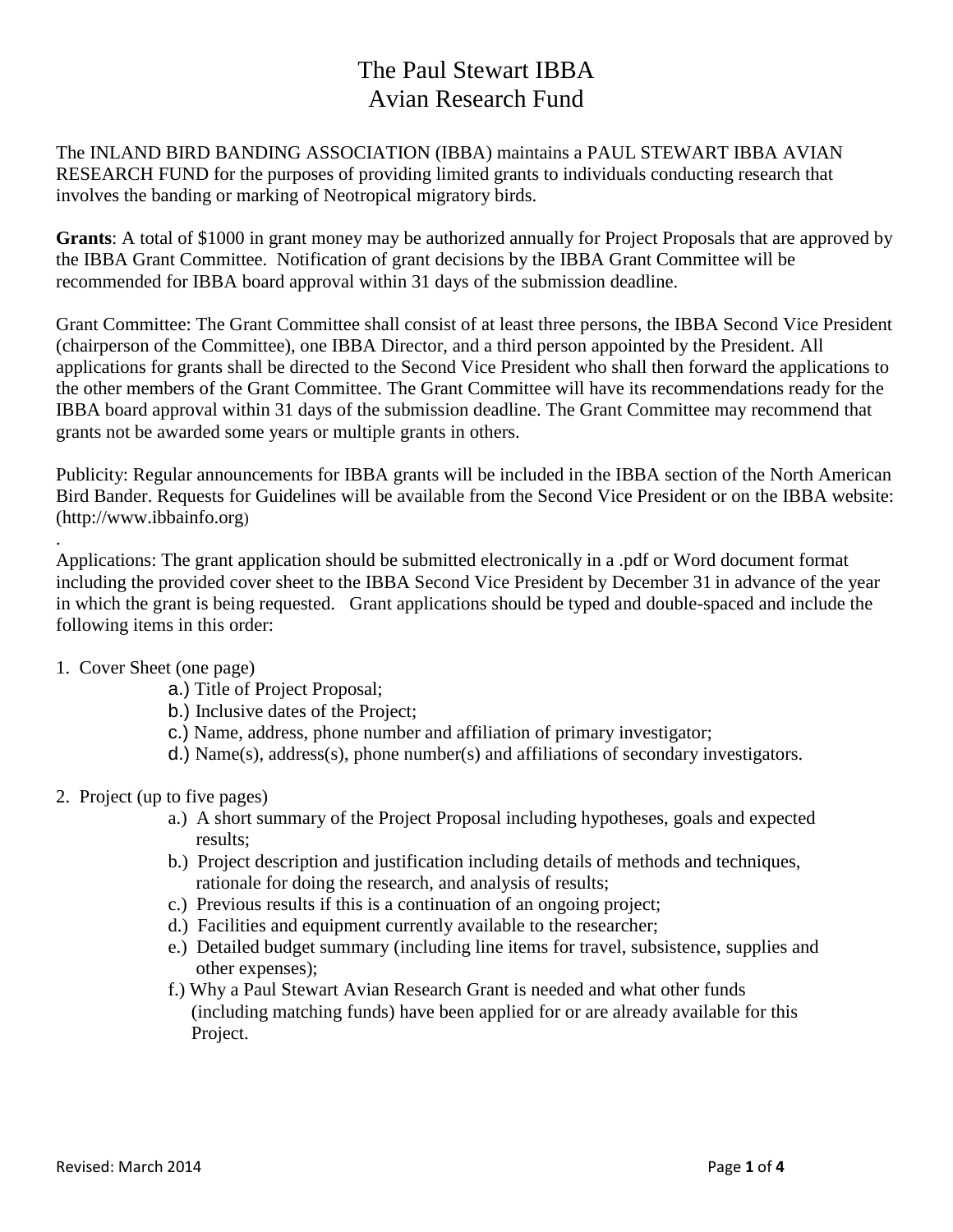Expenditures may include the following and are subject to approval from the IBBA Grant Committee:

- a.) Reimbursements for actual costs of travel, meals and overnight lodging directly related to conducting the research;
- b.) Acquisition of equipment required for the specific research, particularly when the application is a matching grant;
- c.) Laboratory supplies, chemicals and other expendables of a nature not normally available. (Justification is required in the Project Proposal.)

Responsibilities of Applicants with approved Grants:

- a.) Maintenance of accurate expenditure records to be submitted to the Chairman of the IBBA Grant Committee at the end of the grant period;
- b.) A written summarized report of the Project results and/or accomplishments to be submitted to the Chairman of the IBBA Grant Committee within sixty (60) days after the end of the grant period;
- c.) Acknowledgment in all publications that result from this Project that a Paul Stewart Avian Research Grant from the Inland Bird Banding Association was of assistance in conducting this research.

Contract or Agreement: Acceptance of a Paul Stewart IBBA Avian Research Grant constitutes a binding agreement between the primary investigator and the Inland Bird Banding Association. Either party may terminate the contract or agreement by providing thirty (30) days advance notice. Any unused portion of the grant will be returned to the IBBA treasury. The following statement will be signed by the primary investigator on an official contract form:

I, the undersigned, certify that the information provided in the grant proposal is correct and complete to the best of my knowledge, and accept as to any grant awarded, the obligation to comply with the terms and conditions of the Paul Stewart Inland Bird Banding Association's Avian Research Fund in effect at the time of the award.

Signature of Principal Investigator:

\_\_\_\_\_\_\_\_\_\_\_\_\_\_\_\_\_\_\_\_\_\_\_\_\_\_\_\_\_\_\_\_\_\_\_\_\_\_\_\_\_\_\_\_; Date: \_\_\_\_\_\_\_\_\_\_\_\_\_\_\_\_\_\_\_\_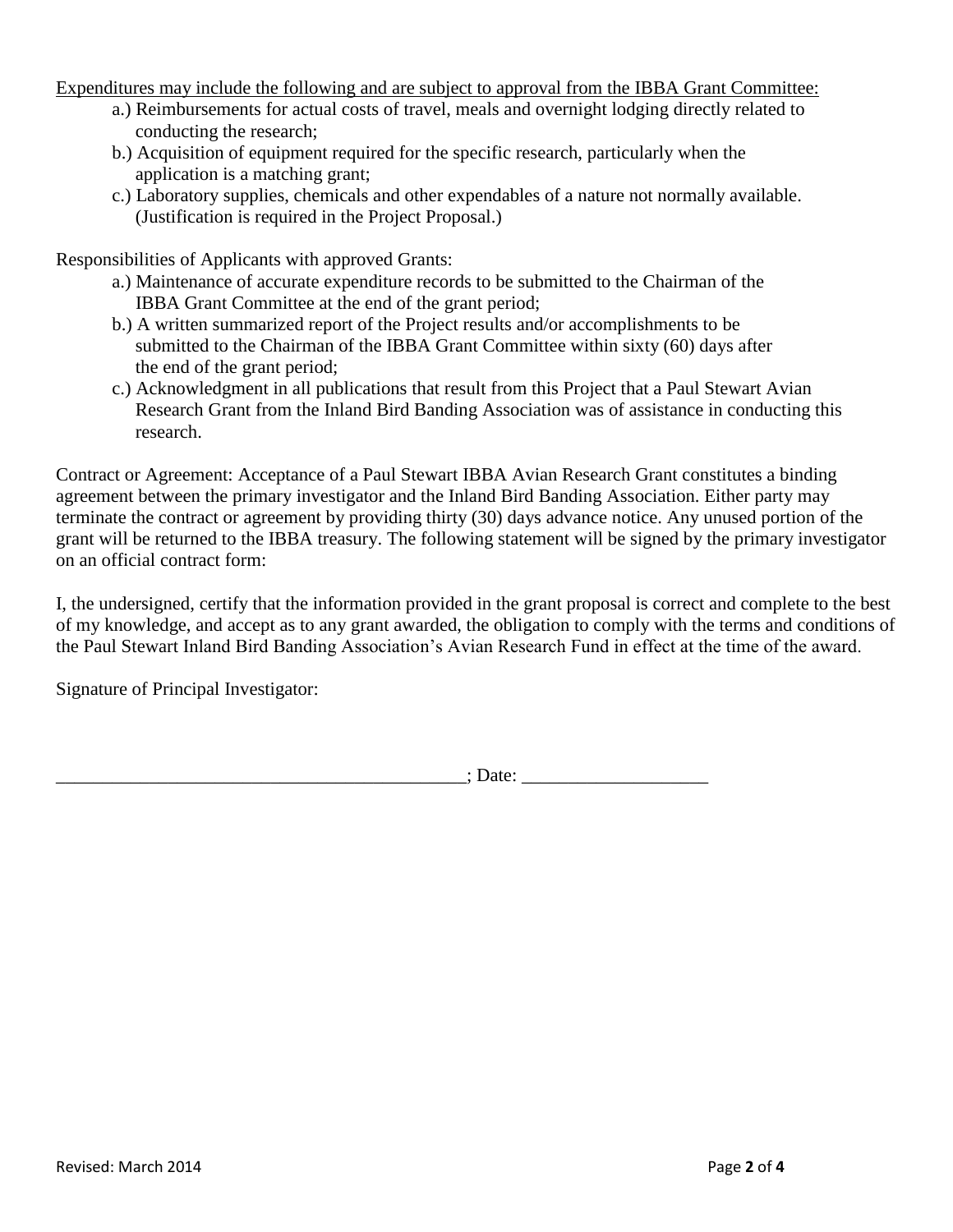# Guidelines for IBBA Grant Requests

Applications for a Paul Stewart IBBA Avian Research Grant should be submitted electronically in a .pdf or Word document format including a cover sheet to the to the Second Vice President of IBBA (current address in the North American Bird Bander and on the web page) by December 31 in advance of the year in which the grant is being requested.

Priority will be given to studies being conducted in the Inland Bird Banding Association states and Provinces and those that have matching funds. The maximum annual limit for all IBBA grants from the Avian Research Fund is \$1000.

### **All applications will include the following:**

1. A Cover Sheet (one page)

- Title of Project Proposal;
- Inclusive dates of the Project;
- Name, address, phone number and affiliation of primary investigator;
- Name(s), address(s), phone number(s) and affiliations of secondary investigators.

#### 2. Project (up to five pages)

A short summary of the Project Proposal including hypotheses, goals and expected results;

 Project description and justification including details of methods and techniques, rationale for doing the research, and analysis of results;

- Previous results if this is a continuation of an ongoing project.
- Facilities and equipment currently available to the researcher;
- Detailed budget summary (including line items for travel, subsistence, supplies and other expenses);
- Why an IBBA Grant is needed and what other funds (including matching funds) have been applied for or are

already available for this Project.

#### Expenditures may include the following and are subject to approval from the IBBA Grant Committee:

- Reimbursements for actual costs of travel, meals and overnight lodging directly related to conducting the research;
- Acquisition of equipment required for the specific research, particularly when the application is a matching grant;
- Laboratory supplies, chemicals and other expendables of a nature not normally available. (Justification is required in the Project Proposal.)

#### Responsibilities of Applicants with approved Grants:

 Maintenance of accurate expenditure records to be submitted to the Chairperson of the IBBA Grant Committee at the end of the grant period;

 A written summarized report of the Project results and/or accomplishments to be submitted to the Chairperson of the IBBA Grant Committee within sixty (60) days after the end of the grant period;

 Acknowledgment in all publications that result from this Project that a Paul Stewart IBBA Avian Research Grant from the Inland Bird Banding Association was of assistance in conducting this research.